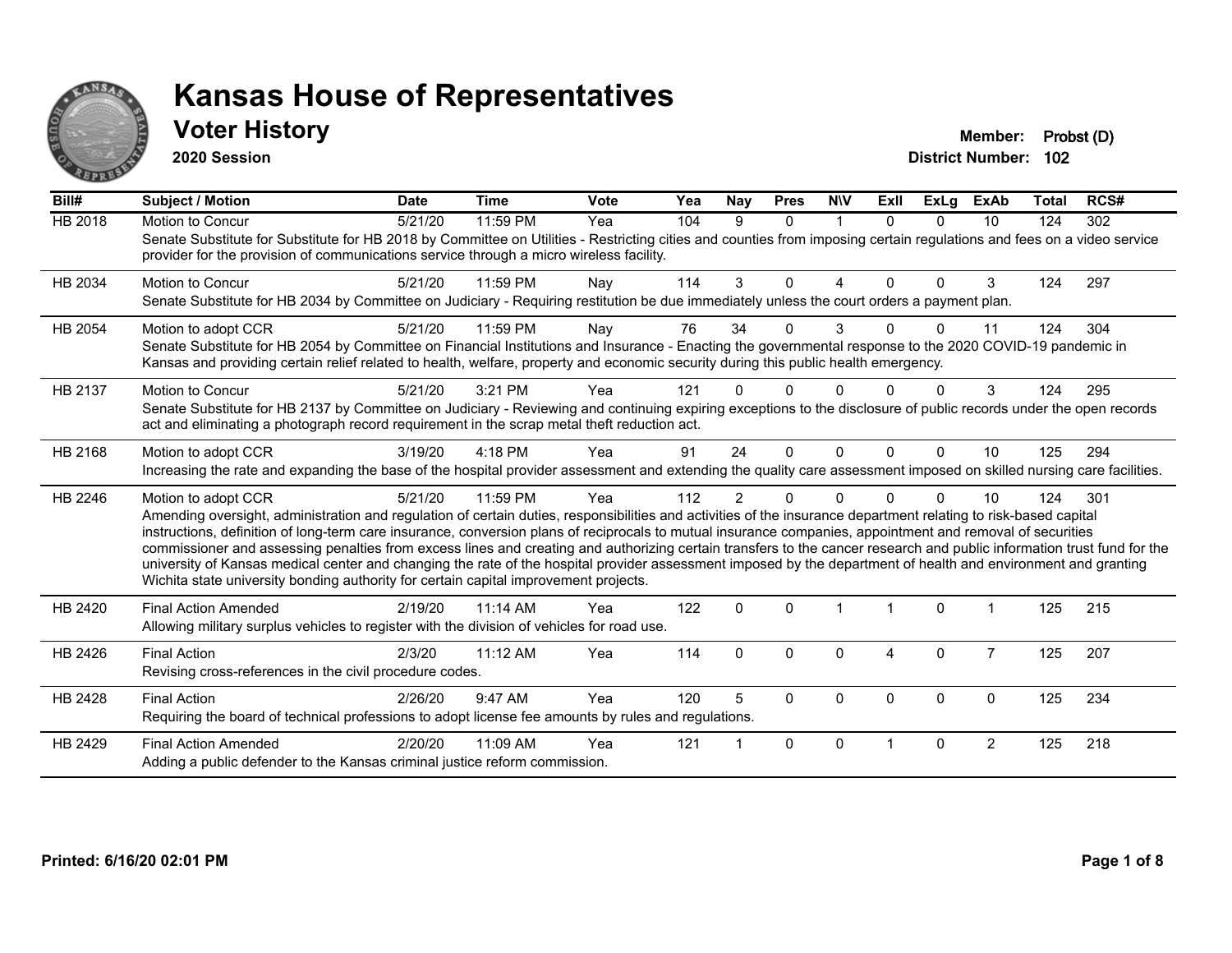

#### **Voter History Member: Probst (D)**

**2020 Session**

| Bill#          | <b>Subject / Motion</b>                                                                                                                                                                                     | <b>Date</b> | <b>Time</b> | Vote | Yea | <b>Nay</b> | <b>Pres</b>  | <b>NIV</b>   | ExII           | ExLg         | <b>ExAb</b>    | <b>Total</b> | RCS# |
|----------------|-------------------------------------------------------------------------------------------------------------------------------------------------------------------------------------------------------------|-------------|-------------|------|-----|------------|--------------|--------------|----------------|--------------|----------------|--------------|------|
| <b>HB 2432</b> | <b>Final Action Amended</b>                                                                                                                                                                                 | 2/20/20     | 11:10 AM    | Yea  | 122 | $\Omega$   | $\mathbf{0}$ | $\Omega$     |                | $\Omega$     | $\overline{2}$ | 125          | 219  |
|                | Creating the Kansas pesticide waste disposal program and allowing up to \$50,000 to be transferred annually from the Kansas agricultural remediation fund to a new<br>Kansas pesticide waste disposal fund. |             |             |      |     |            |              |              |                |              |                |              |      |
| HB 2438        | <b>Final Action</b>                                                                                                                                                                                         | 2/26/20     | 9:48 AM     | Yea  | 125 | $\Omega$   | $\Omega$     | $\Omega$     | $\Omega$       | $\Omega$     | $\Omega$       | 125          | 235  |
|                | Allowing certain exceptions to the confidentiality of state child death review board documents.                                                                                                             |             |             |      |     |            |              |              |                |              |                |              |      |
| HB 2447        | <b>Final Action Amended</b>                                                                                                                                                                                 | 2/20/20     | 11:16 AM    | Yea  | 83  | 39         | $\mathbf{0}$ | 0            | 1              | $\Omega$     | $\overline{2}$ | 125          | 220  |
|                | Changing how two-way electronic audio-visual communication is used in courts.                                                                                                                               |             |             |      |     |            |              |              |                |              |                |              |      |
| <b>HB 2448</b> | <b>Final Action Amended</b>                                                                                                                                                                                 | 2/19/20     | 11:15 AM    | Yea  | 98  | 25         | $\Omega$     | $\mathbf{0}$ | 1              | $\Omega$     | $\mathbf 1$    | 125          | 216  |
|                | Changing penalties for crimes related to motor vehicles.                                                                                                                                                    |             |             |      |     |            |              |              |                |              |                |              |      |
| HB 2449        | <b>Final Action</b>                                                                                                                                                                                         | 2/20/20     | 11:17 AM    | Yea  | 99  | 23         | $\mathbf 0$  | $\mathbf 0$  | 1              | $\mathbf{0}$ | $\overline{2}$ | 125          | 221  |
|                | Changing the requirements for board of indigents' defense services appointments.                                                                                                                            |             |             |      |     |            |              |              |                |              |                |              |      |
| HB 2451        | <b>Final Action</b>                                                                                                                                                                                         | 2/20/20     | 11:18 AM    | Yea  | 122 | $\Omega$   | $\mathbf{0}$ | 0            | 1              | $\Omega$     | $\overline{2}$ | 125          | 222  |
|                | Amending Kansas department of agriculture division of animal health license, permit and registration renewal deadlines.                                                                                     |             |             |      |     |            |              |              |                |              |                |              |      |
| HB 2452        | <b>Final Action</b>                                                                                                                                                                                         | 2/26/20     | 9:49 AM     | Yea  | 125 | $\Omega$   | $\Omega$     | 0            | $\Omega$       | $\Omega$     | $\Omega$       | 125          | 236  |
|                | Creating the Kansas reading readiness act.                                                                                                                                                                  |             |             |      |     |            |              |              |                |              |                |              |      |
| HB 2454        | <b>Final Action Amended</b>                                                                                                                                                                                 | 2/19/20     | 11:17 AM    | Yea  | 114 | 9          | $\mathbf 0$  | 0            |                | $\Omega$     | $\mathbf{1}$   | 125          | 217  |
|                | Self-storage unit rentals; sales and towing of property for nonpayment of rent or abandonment; contractual value of property.                                                                               |             |             |      |     |            |              |              |                |              |                |              |      |
| HB 2456        | <b>Final Action</b>                                                                                                                                                                                         | 2/26/20     | 9:50 AM     | Yea  | 124 |            | $\Omega$     | $\Omega$     | $\Omega$       | $\Omega$     | $\mathbf{0}$   | 125          | 237  |
|                | Clarifying the definition of the term "possession" in the Kansas criminal code.                                                                                                                             |             |             |      |     |            |              |              |                |              |                |              |      |
| HB 2462        | <b>Final Action</b>                                                                                                                                                                                         | 2/26/20     | 9:51 AM     | Yea  | 125 | 0          | $\mathbf 0$  | 0            | 0              | 0            | $\mathbf 0$    | 125          | 238  |
|                | Updating provisions related to the Kansas department of agriculture division of conservation.                                                                                                               |             |             |      |     |            |              |              |                |              |                |              |      |
| HB 2463        | <b>Final Action Amended</b>                                                                                                                                                                                 | 2/26/20     | 9:52 AM     | Yea  | 125 | $\Omega$   | $\Omega$     | $\mathbf{0}$ | $\Omega$       | $\Omega$     | $\Omega$       | 125          | 239  |
|                | Amending the Kansas pesticide law's licensure requirements and the Kansas chemigation safety law's permittee requirements.                                                                                  |             |             |      |     |            |              |              |                |              |                |              |      |
| HB 2464        | <b>Final Action Amended</b>                                                                                                                                                                                 | 2/26/20     | 9:53 AM     | Yea  | 121 |            | $\Omega$     | $\Omega$     | 0              | $\Omega$     | $\Omega$       | 125          | 240  |
|                | Updating egg repacking requirements for retailers.                                                                                                                                                          |             |             |      |     |            |              |              |                |              |                |              |      |
| HB 2466        | <b>Final Action</b>                                                                                                                                                                                         | 2/10/20     | 11:10 AM    | Yea  | 118 |            | $\Omega$     |              | $\overline{2}$ | $\Omega$     | 3              | 125          | 212  |
|                | Enacting the Kansas taxpayer protection act; requiring the signature and tax identification number of paid tax return preparers on income tax returns; authorizing                                          |             |             |      |     |            |              |              |                |              |                |              |      |
|                | actions to enjoin paid tax return preparers from engaging in certain conduct.                                                                                                                               |             |             |      |     |            |              |              |                |              |                |              |      |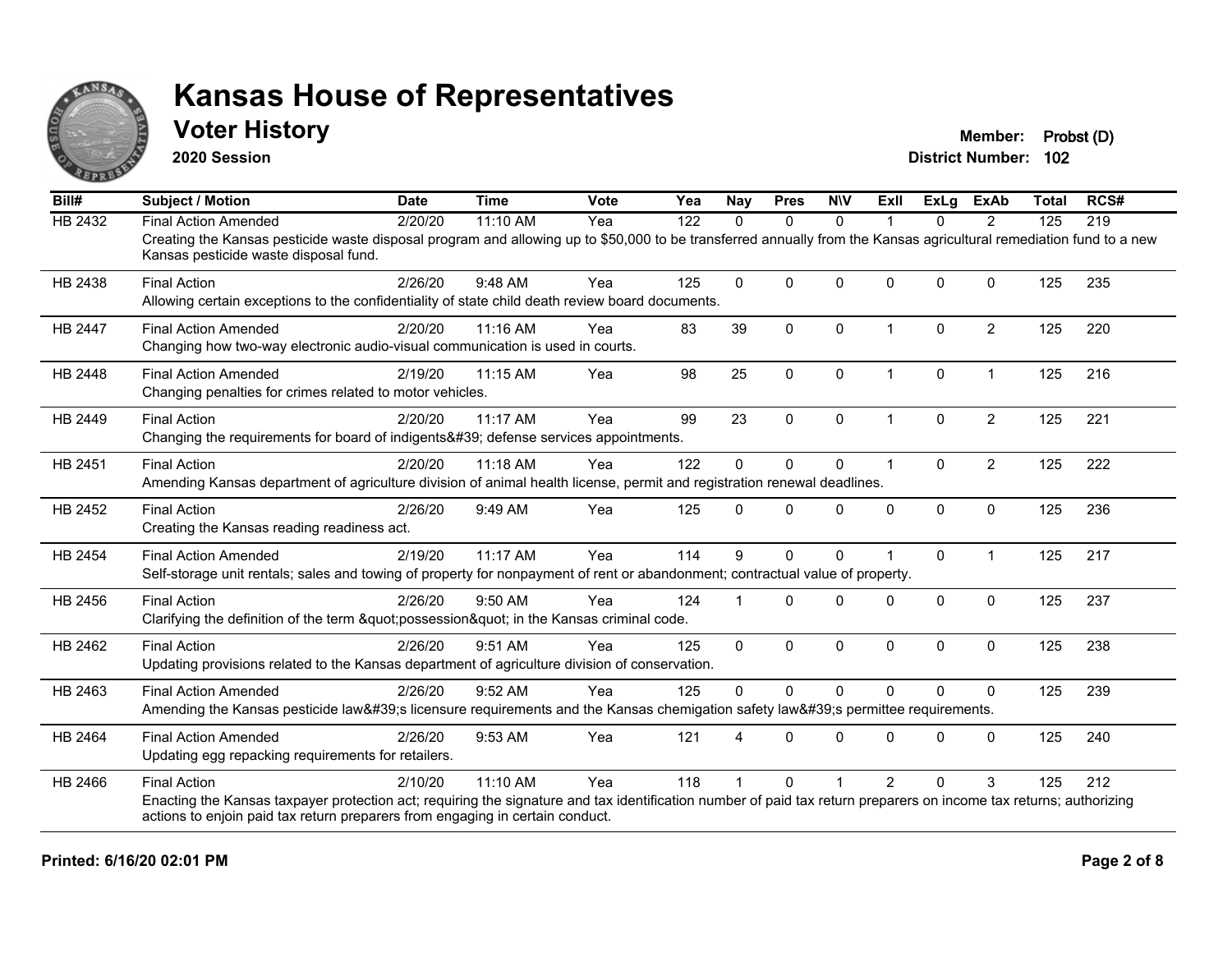

### **Voter History Member: Probst (D)**

**2020 Session**

| Bill#          | <b>Subject / Motion</b>                                                                                                                                                                   | <b>Date</b> | <b>Time</b> | <b>Vote</b> | Yea | Nay            | <b>Pres</b>  | <b>NIV</b>   | <b>ExII</b>    | <b>ExLg</b>   | <b>ExAb</b>      | <b>Total</b>                                                              | RCS# |
|----------------|-------------------------------------------------------------------------------------------------------------------------------------------------------------------------------------------|-------------|-------------|-------------|-----|----------------|--------------|--------------|----------------|---------------|------------------|---------------------------------------------------------------------------|------|
| HB 2467        | <b>Final Action Amended</b>                                                                                                                                                               | 2/7/20      | 4:10 PM     | Yea         | 105 | 15             | $\Omega$     | 3            | $\Omega$       | $\mathcal{P}$ | $\Omega$         | 125                                                                       | 211  |
|                | Removing the spousal exception from sexual battery and requiring a domestic violence offender assessment on a first conviction of domestic battery.                                       |             |             |             |     |                |              |              |                |               |                  |                                                                           |      |
| HB 2469        | <b>Final Action Amended</b>                                                                                                                                                               | 2/26/20     | 9:54 AM     | Yea         | 120 | 5              | $\Omega$     | $\Omega$     | 0              | $\Omega$      | $\Omega$         | 125                                                                       | 241  |
|                | Extending terminal medical release to inmates in the custody of the department of corrections with a condition likely to cause death within 120 days.                                     |             |             |             |     |                |              |              |                |               |                  | 125<br>125<br>125<br>125<br>125<br>125<br>125<br>125<br>125<br>125<br>125 |      |
| HB 2470        | <b>Final Action</b>                                                                                                                                                                       | 2/26/20     | 9:55 AM     | Yea         | 125 | $\mathbf 0$    | $\Omega$     | $\Omega$     | 0              | $\Omega$      | $\Omega$         |                                                                           | 242  |
|                | Clarifying jurisdiction and supervision of offenders in a certified drug abuse treatment program.                                                                                         |             |             |             |     |                |              |              |                |               |                  |                                                                           |      |
| HB 2479        | <b>Final Action</b>                                                                                                                                                                       | 2/26/20     | $9:56$ AM   | Yea         | 125 | 0              | $\Omega$     | $\Omega$     | $\Omega$       | $\Omega$      | $\mathbf{0}$     |                                                                           | 243  |
|                | Codifying the NAIC corporate governance model regulation into statute.                                                                                                                    |             |             |             |     |                |              |              |                |               |                  |                                                                           |      |
| HB 2480        | <b>Final Action</b>                                                                                                                                                                       | 2/26/20     | 9:57 AM     | Yea         | 125 | $\Omega$       | $\Omega$     | $\mathbf{0}$ | $\Omega$       | $\mathbf{0}$  | $\mathbf{0}$     |                                                                           | 244  |
|                | Updating the definition of long-term care insurance contained in the long-term care insurance act.                                                                                        |             |             |             |     |                |              |              |                |               |                  |                                                                           |      |
| HB 2487        | <b>Emergency Final Action</b>                                                                                                                                                             | 2/26/20     | 4:22 PM     | Yea         | 118 | $\overline{7}$ | $\mathbf 0$  | $\mathbf 0$  | $\Omega$       | $\Omega$      | $\mathbf 0$      |                                                                           | 262  |
|                | Including emotional disability rather than emotional disturbance in the definitions of "children with disabilities" and "individuals with disabilities. "                                 |             |             |             |     |                |              |              |                |               |                  |                                                                           |      |
| HB 2490        | <b>Final Action</b>                                                                                                                                                                       | 3/12/20     | 11:21 AM    | Yea         | 118 | $\overline{2}$ | $\Omega$     | $\mathbf 0$  | $\overline{1}$ | $\Omega$      | $\boldsymbol{4}$ |                                                                           | 276  |
|                | Kansas corporation NOL carryforward extension.                                                                                                                                            |             |             |             |     |                |              |              |                |               |                  |                                                                           |      |
| HB 2495        | <b>Final Action</b>                                                                                                                                                                       | 2/26/20     | 9:58 AM     | Yea         | 125 | 0              | $\Omega$     | $\mathbf{0}$ | $\Omega$       | $\Omega$      | $\Omega$         |                                                                           | 245  |
|                | Authorizing the crime victims compensation board to waive application time restrictions for a victim of a sexually violent crime to receive compensation for mental<br>health counseling. |             |             |             |     |                |              |              |                |               |                  |                                                                           |      |
| HB 2496        | <b>Final Action</b>                                                                                                                                                                       | 2/26/20     | 9:59 AM     | Yea         | 125 | $\Omega$       | $\Omega$     | $\Omega$     | $\Omega$       | $\Omega$      | $\mathbf{0}$     |                                                                           | 246  |
|                | Authorizing court services officers and community corrections officers to provide a certification of identification to offenders.                                                         |             |             |             |     |                |              |              |                |               |                  |                                                                           |      |
| <b>HB 2500</b> | <b>Emergency Final Action Amended</b>                                                                                                                                                     | 2/20/20     | 11:48 AM    | Yea         | 122 | 0              | $\Omega$     | $\Omega$     |                | $\Omega$      | 2                |                                                                           | 226  |
|                | Amending the Kansas power of attorney act regarding the form of a power of attorney and the duties of third parties relying and acting on a power of attorney.                            |             |             |             |     |                |              |              |                |               |                  |                                                                           |      |
| HB 2501        | <b>Final Action Amended</b>                                                                                                                                                               | 2/20/20     | 11:19 AM    | Yea         | 119 | 3              | $\Omega$     | $\Omega$     |                | $\Omega$      | $\overline{2}$   |                                                                           | 223  |
|                | Allowing salvage vehicle pools to apply for ownership documents for vehicles that are disclaimed by insurance companies.                                                                  |             |             |             |     |                |              |              |                |               |                  |                                                                           |      |
| HB 2503        | <b>Final Action Amended</b>                                                                                                                                                               | 2/26/20     | 10:00 AM    | Yea         | 125 | $\Omega$       | $\mathbf{0}$ | $\Omega$     | 0              | $\Omega$      | $\Omega$         |                                                                           | 247  |
|                | Authorizing the transfer of \$268,412,000 from the state general fund to the KPERS fund during fiscal year 2020 and eliminating certain level-dollar employer<br>contribution payments.   |             |             |             |     |                |              |              |                |               |                  |                                                                           |      |
| <b>HB 2506</b> | <b>EFA Sub Bill Amended</b>                                                                                                                                                               | 2/26/20     | 4:26 PM     | Yea         | 123 | $\overline{2}$ | $\Omega$     | $\Omega$     | $\Omega$       | $\Omega$      | $\Omega$         |                                                                           | 265  |
|                | Expanding the military spouse and servicemember's expedited licensure law to certain other license, certificate or registration applicants.                                               |             |             |             |     |                |              |              |                |               |                  |                                                                           |      |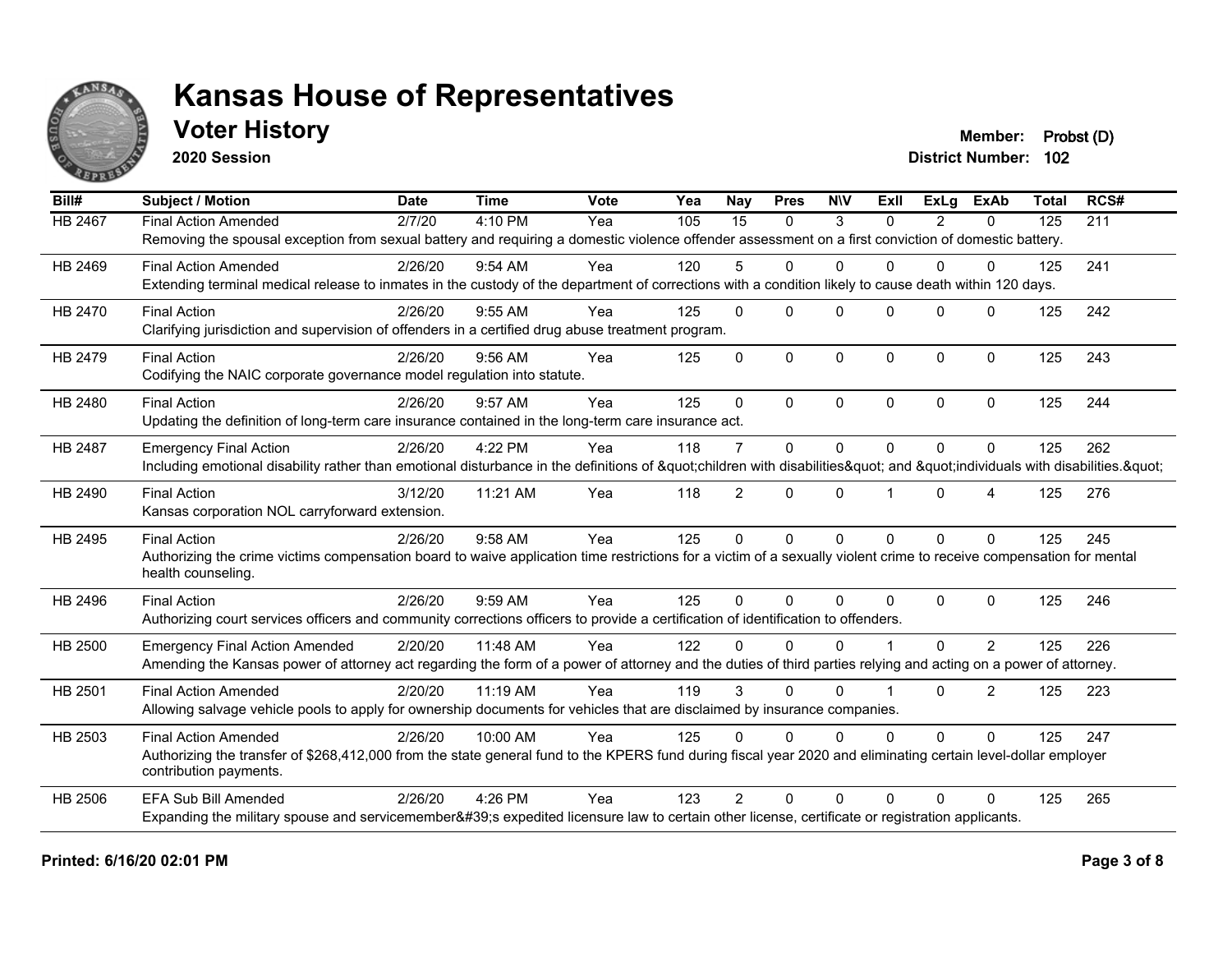

### **Voter History Member: Probst (D)**

**2020 Session**

| Bill#          | <b>Subject / Motion</b>                                                                                                                                                                                                                                                                                                                                                                                                                                                                                                                             | <b>Date</b> | Time     | <b>Vote</b> | Yea | <b>Nay</b>     | <b>Pres</b>             | <b>NIV</b>   | ExII         | <b>ExLg</b>  | <b>ExAb</b>    | <b>Total</b> | RCS# |
|----------------|-----------------------------------------------------------------------------------------------------------------------------------------------------------------------------------------------------------------------------------------------------------------------------------------------------------------------------------------------------------------------------------------------------------------------------------------------------------------------------------------------------------------------------------------------------|-------------|----------|-------------|-----|----------------|-------------------------|--------------|--------------|--------------|----------------|--------------|------|
| <b>HB 2507</b> | <b>Final Action Amended</b><br>Liability protection for businesses that participate in high school work-based learning programs.                                                                                                                                                                                                                                                                                                                                                                                                                    | 2/26/20     | 10:01 AM | Yea         | 97  | 27             | $\overline{\mathbf{1}}$ | $\mathbf{0}$ | $\Omega$     | $\Omega$     | $\mathbf{0}$   | 125          | 248  |
| HB 2509        | <b>Emergency Final Action</b><br>Vacating certain blocks in the original town plat set aside for a college and a park of the city of Americus and vesting fee simple title in the city.                                                                                                                                                                                                                                                                                                                                                             | 2/26/20     | 4:22 PM  | Yea         | 122 | 3              | $\Omega$                | 0            | $\Omega$     | $\mathbf{0}$ | $\mathbf 0$    | 125          | 263  |
| HB 2510        | <b>Emergency Final Action</b><br>Special districts may be dissolved and responsibilities assumed by a city.                                                                                                                                                                                                                                                                                                                                                                                                                                         | 2/26/20     | 4:29 PM  | Yea         | 122 | 3              | $\Omega$                | $\Omega$     | 0            | $\Omega$     | $\mathbf{0}$   | 125          | 267  |
| HB 2510        | Motion to adopt CCR<br>Creating the Kansas promise scholarship act; requiring a Kansas foster care children annual academic report card; authorizing the state board of regents on behalf of<br>Kansas state university to sell certain real property in Saline county; providing payment or waiver of tuition for certain dually or concurrently enrolled students;<br>authorizing the practice of the healing arts by healing arts school clinics; providing ACT college entrance exams and workkeys assessments to nonpublic school<br>students. | 5/21/20     | 11:59 PM | Yea         | 110 | 3              | $\Omega$                |              | <sup>0</sup> | $\Omega$     | 10             | 124          | 300  |
| HB 2515        | <b>Emergency Final Action Amended</b><br>Creating the Kansas promise scholarship program.                                                                                                                                                                                                                                                                                                                                                                                                                                                           | 2/20/20     | 11:47 AM | Yea         | 116 | 6              | $\Omega$                | $\mathbf{0}$ |              | $\Omega$     | $\overline{2}$ | 125          | 225  |
| HB 2516        | <b>Final Action Amended</b><br>Enacting the first-time home buyer savings account act.                                                                                                                                                                                                                                                                                                                                                                                                                                                              | 2/26/20     | 10:03 AM | Yea         | 123 | $\overline{2}$ | 0                       | 0            | $\Omega$     | $\mathbf 0$  | $\mathbf 0$    | 125          | 249  |
| HB 2518        | <b>Final Action</b><br>Counting any crime with a domestic violence designation as a prior conviction under domestic battery.                                                                                                                                                                                                                                                                                                                                                                                                                        | 2/26/20     | 10:04 AM | Yea         | 125 | $\Omega$       | $\mathbf 0$             | 0            | $\Omega$     | $\mathbf 0$  | $\mathbf 0$    | 125          | 250  |
| HB 2521        | <b>Emergency Final Action Amended</b><br>Enacting the revised uniform athlete agents act.                                                                                                                                                                                                                                                                                                                                                                                                                                                           | 2/20/20     | 11:49 AM | Yea         | 122 | $\Omega$       | $\mathbf 0$             | 0            |              | $\mathbf 0$  | $\overline{c}$ | 125          | 227  |
| <b>HB 2524</b> | <b>Final Action</b><br>Updating motor carrier laws and regulation of motor carriers by the state corporation commission.                                                                                                                                                                                                                                                                                                                                                                                                                            | 2/17/20     | 11:24 AM | Yea         | 118 | $\Omega$       | $\Omega$                | $\mathbf{0}$ | 3            | $\Omega$     | $\overline{4}$ | 125          | 213  |
| HB 2528        | <b>Final Action</b><br>Providing for all vehicles more than 35 years old to qualify as an antique vehicle.                                                                                                                                                                                                                                                                                                                                                                                                                                          | 2/26/20     | 10:05 AM | Yea         | 124 |                | $\mathbf{0}$            | $\Omega$     | $\Omega$     | $\mathbf{0}$ | $\mathbf{0}$   | 125          | 251  |
| HB 2540        | <b>Emergency Final Action Amended</b><br>Requiring moneys attributable to at-risk student weighting be expended for approved at-risk educational programs.                                                                                                                                                                                                                                                                                                                                                                                          | 2/26/20     | 4:37 PM  | Yea         | 111 | 14             | $\Omega$                | $\mathbf{0}$ | $\Omega$     | $\mathbf 0$  | $\mathbf 0$    | 125          | 274  |
| HB 2546        | <b>Final Action</b><br>Creating the crime of sexual extortion and adding the crime to the Kansas offender registration act.                                                                                                                                                                                                                                                                                                                                                                                                                         | 2/26/20     | 10:06 AM | Yea         | 125 | U              | 0                       | 0            | $\Omega$     | $\Omega$     | 0              | 125          | 252  |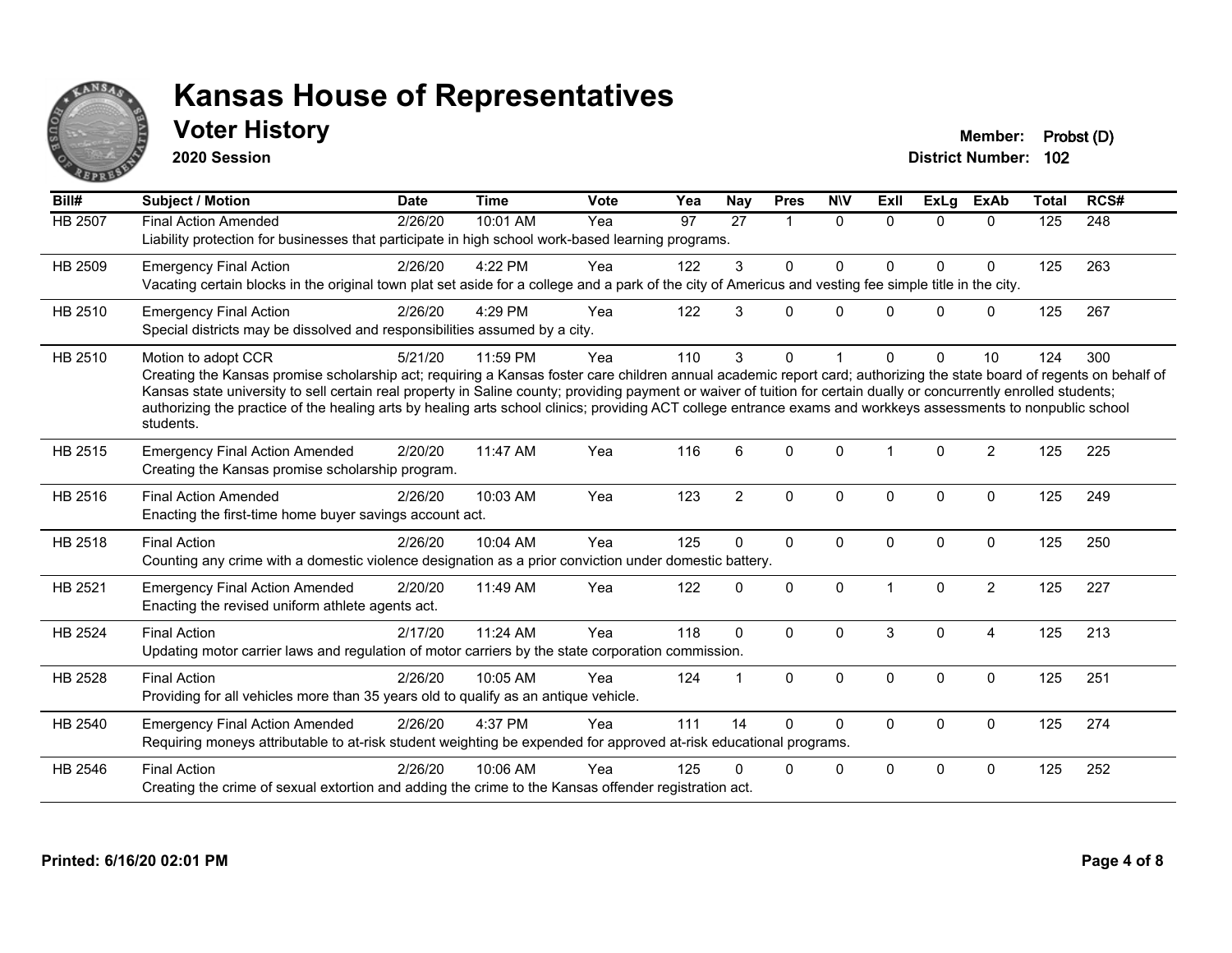

### **Voter History Member: Probst (D)**

**2020 Session**

| Bill#          | <b>Subject / Motion</b>                                                                                                                                     | <b>Date</b> | <b>Time</b> | Vote | Yea | Nay            | <b>Pres</b>          | <b>NIV</b>   | <b>Exll</b>          | <b>ExLg</b>  | <b>ExAb</b>    | <b>Total</b>                           | RCS# |
|----------------|-------------------------------------------------------------------------------------------------------------------------------------------------------------|-------------|-------------|------|-----|----------------|----------------------|--------------|----------------------|--------------|----------------|----------------------------------------|------|
| <b>HB 2547</b> | <b>Final Action Amended</b>                                                                                                                                 | 2/26/20     | 10:07 AM    | Yea  | 125 | $\mathbf{0}$   | $\mathbf{0}$         | $\mathbf{0}$ | $\Omega$             | 0            | 0              | 125                                    | 253  |
|                | Making changes to suspended drivers' license requirements.                                                                                                  |             |             |      |     |                |                      |              |                      |              |                |                                        |      |
| <b>HB 2548</b> | <b>Final Action Amended</b>                                                                                                                                 | 3/13/20     | 8:19 AM     | Yea  | 115 | 1              | $\Omega$             | $\Omega$     | $\overline{2}$       | $\Omega$     | $\overline{7}$ | 125                                    | 282  |
|                | Claims against the state submitted by the Joint Committee on Special Claims Against the State.                                                              |             |             |      |     |                |                      |              |                      |              |                |                                        |      |
| HB 2554        | <b>Final Action</b>                                                                                                                                         | 2/26/20     | 10:08 AM    | Yea  | 125 | $\Omega$       | $\mathbf{0}$         | $\mathbf 0$  | $\mathbf{0}$         | $\Omega$     | $\mathbf{0}$   | 125                                    | 254  |
|                | Enacting the uniform fiduciary income and principal act (UFIPA).                                                                                            |             |             |      |     |                |                      |              |                      |              |                | 125<br>125<br>125<br>125<br>124<br>125 |      |
| HB 2571        | <b>Final Action Amended</b>                                                                                                                                 | 3/12/20     | 11:22 AM    | Yea  | 108 | 12             | $\Omega$             | $\mathbf{0}$ | $\blacktriangleleft$ | $\mathbf{0}$ | 4              |                                        | 277  |
|                | Club and drinking establishment liquor license eligibility; spouse is a law enforcement officer in another county.                                          |             |             |      |     |                |                      |              |                      |              |                |                                        |      |
| HB 2575        | <b>Emergency Final Action Amended</b>                                                                                                                       | 2/26/20     | 4:31 PM     | Yea  | 95  | 29             |                      | $\Omega$     | $\Omega$             | $\Omega$     | $\Omega$       |                                        | 269  |
|                | Amending the Kansas drycleaner environmental response act to change the required deductible rate, environmental surcharge rate and penalty fine amount.     |             |             |      |     |                |                      |              |                      |              |                |                                        |      |
| HB 2583        | <b>Emergency Final Action</b>                                                                                                                               | 2/26/20     | 4:35 PM     | Yea  | 124 |                | $\Omega$             | $\Omega$     | $\Omega$             | $\Omega$     | $\Omega$       |                                        | 273  |
|                | Clarify the vacation of territory from city boundaries or release of easements.                                                                             |             |             |      |     |                |                      |              |                      |              |                |                                        |      |
| HB 2585        | <b>Emergency Final Action Amended</b>                                                                                                                       | 2/26/20     | 4:27 PM     | Yea  | 123 | $\overline{2}$ | $\mathbf{0}$         | $\Omega$     | $\Omega$             | $\Omega$     | $\Omega$       |                                        | 266  |
|                | Amending the Kansas drycleaner environmental response act to change the required deductible rate, environmental surcharge rate and penalty fine amount.     |             |             |      |     |                |                      |              |                      |              |                |                                        |      |
| HB 2585        | <b>Motion to Concur</b>                                                                                                                                     | 5/21/20     | 3:59 PM     | Nay  | 75  | 45             |                      | $\Omega$     | $\Omega$             | $\Omega$     | 3              |                                        | 296  |
|                | Senate Substitute for HB 2585 by Committee on Utilities - Exempting certain public utilities from Kansas income taxation and allowing the state corporation |             |             |      |     |                |                      |              |                      |              |                |                                        |      |
|                | commission to approve certain contract and reduced electric rates and associated cost recovery from all rate classes.                                       |             |             |      |     |                |                      |              |                      |              |                |                                        |      |
| <b>HB 2587</b> | <b>Final Action</b>                                                                                                                                         | 2/26/20     | 10:09 AM    | Yea  | 124 |                | $\Omega$             | $\Omega$     | $\Omega$             | $\Omega$     | $\Omega$       |                                        | 255  |
|                | Allowing venue for an agency adoption to be where a state agency or their subcontracting agencies have offices when the state is the agency.                |             |             |      |     |                |                      |              |                      |              |                |                                        |      |
| HB 2595        | <b>Final Action Amended</b>                                                                                                                                 | 2/20/20     | 11:20 AM    | Yea  | 118 | 3              | $\blacktriangleleft$ | $\Omega$     |                      | $\Omega$     | 2              | 125                                    | 224  |
|                | Eliminating the 30-day delay before offering state surplus property for sale to the general public.                                                         |             |             |      |     |                |                      |              |                      |              |                |                                        |      |
| HB 2596        | <b>Final Action Amended</b>                                                                                                                                 | 3/12/20     | 11:23 AM    | Yea  | 113 |                | $\Omega$             | $\Omega$     |                      | $\Omega$     | $\overline{4}$ | 125                                    | 278  |
|                | Allowing an alcoholic liquor manufacturer to obtain a drinking establishment license under certain conditions.                                              |             |             |      |     |                |                      |              |                      |              |                |                                        |      |
| HB 2618        | <b>Emergency Final Action Amended</b>                                                                                                                       | 2/26/20     | 4:33 PM     | Yea  | 120 | 5              | $\Omega$             | $\Omega$     | $\Omega$             | $\Omega$     | $\mathbf{0}$   | 125                                    | 271  |
|                | Establishing a state broadband grant program under the department of commerce to encourage the deployment of broadband in the state.                        |             |             |      |     |                |                      |              |                      |              |                |                                        |      |
| HB 2619        | <b>Final Action</b>                                                                                                                                         | 2/26/20     | 10:10 AM    | Yea  | 118 |                | $\Omega$             | $\Omega$     | <sup>n</sup>         | $\Omega$     | $\mathbf{0}$   | 125                                    | 256  |
|                | Adjusting the frequency of the KPERS actuarial experience study.                                                                                            |             |             |      |     |                |                      |              |                      |              |                |                                        |      |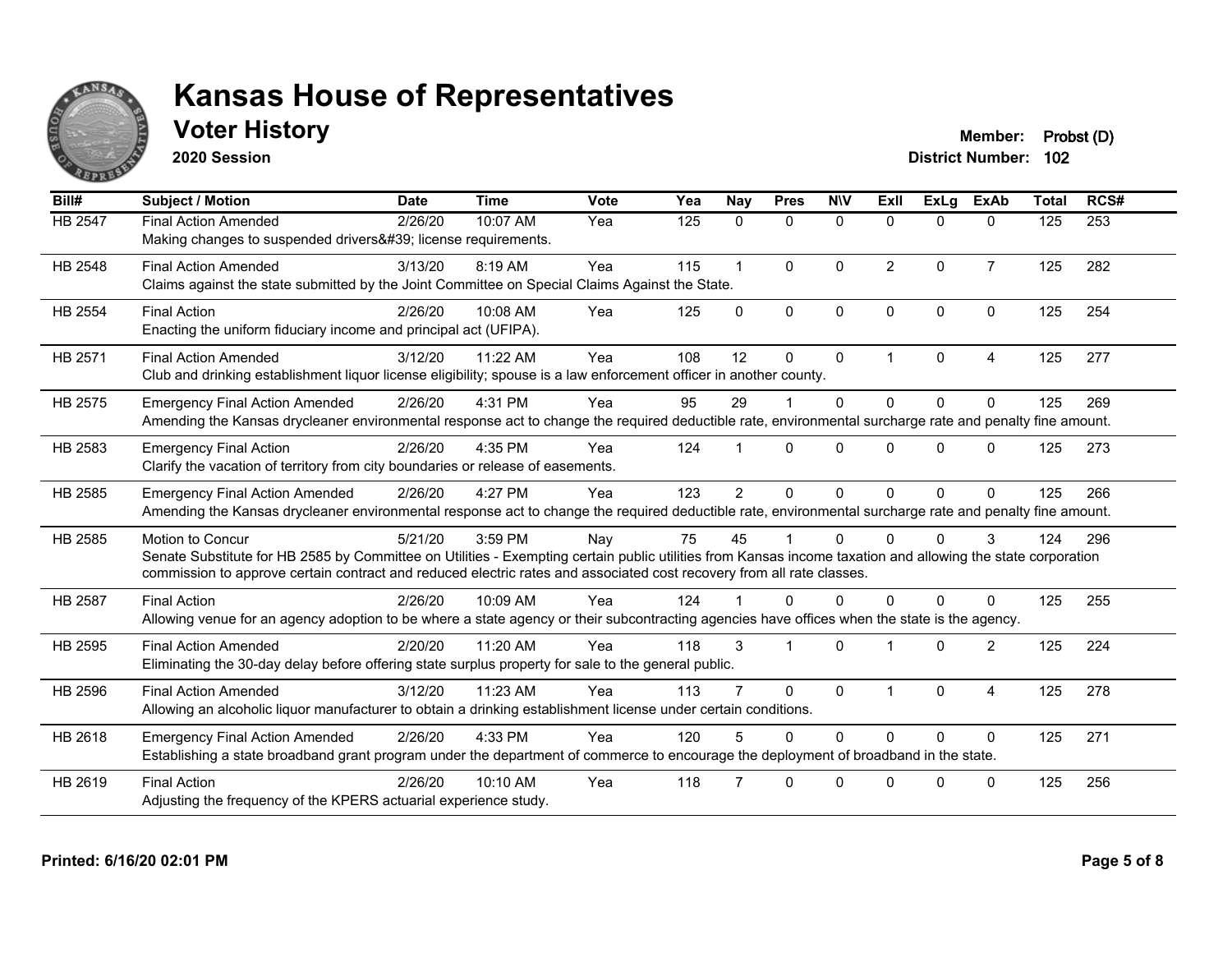

#### **Voter History Member: Probst (D)**

**2020 Session**

| Bill#           | <b>Subject / Motion</b>                                                                                                                                                                                                                                                                                                                                                                                                                                                                                                                                                                                                                                                                                                                                                                                                                                                                                                                                                                                       | <b>Date</b> | <b>Time</b> | <b>Vote</b> | Yea | Nay | <b>Pres</b> | <b>NIV</b>   | ExII     | <b>ExLg</b> | <b>ExAb</b>    | <b>Total</b> | RCS# |
|-----------------|---------------------------------------------------------------------------------------------------------------------------------------------------------------------------------------------------------------------------------------------------------------------------------------------------------------------------------------------------------------------------------------------------------------------------------------------------------------------------------------------------------------------------------------------------------------------------------------------------------------------------------------------------------------------------------------------------------------------------------------------------------------------------------------------------------------------------------------------------------------------------------------------------------------------------------------------------------------------------------------------------------------|-------------|-------------|-------------|-----|-----|-------------|--------------|----------|-------------|----------------|--------------|------|
| <b>HB 2619</b>  | <b>Motion to Concur</b><br>Senate Substitute for HB 2619 by Committee on Financial Institutions and Insurance - Enacting the Kansas economic recovery loan deposit program, updating field of<br>membership requirements of credit unions and allowing privilege tax deductions on agricultural real estate loans and single family residence loans.                                                                                                                                                                                                                                                                                                                                                                                                                                                                                                                                                                                                                                                          | 5/21/20     | 11:59 PM    | Yea         | 114 | 3   | $\Omega$    | $\Omega$     | $\Omega$ | $\Omega$    | 7              | 124          | 298  |
| HB 2646         | <b>Final Action</b><br>Allowing the attorney general to coordinate training for law enforcement agencies on missing and murdered indigenous people.                                                                                                                                                                                                                                                                                                                                                                                                                                                                                                                                                                                                                                                                                                                                                                                                                                                           | 2/26/20     | 10:11 AM    | Yea         | 125 | U   | 0           |              |          | U           | $\Omega$       | 125          | 257  |
| HB 2689         | <b>Final Action Amended</b><br>Amending the angel investor tax credit with respect to the definition of qualified securities, tax credit limitations and amounts, investor requirements and extending the<br>date that credits may be allowed.                                                                                                                                                                                                                                                                                                                                                                                                                                                                                                                                                                                                                                                                                                                                                                | 3/13/20     | 8:23 AM     | Yea         | 103 | 12  |             | $\Omega$     | 2        | $\Omega$    | $\overline{7}$ | 125          | 283  |
| HB 2695         | <b>Emergency Final Action</b><br>Allowing special agents from the department of corrections to attend the Kansas law enforcement training center.                                                                                                                                                                                                                                                                                                                                                                                                                                                                                                                                                                                                                                                                                                                                                                                                                                                             | 2/26/20     | 4:34 PM     | Yea         | 125 | 0   | 0           | $\Omega$     | $\Omega$ | 0           | $\Omega$       | 125          | 272  |
| HB 2699         | <b>Final Action</b><br>Requiring court services officers to assist with child in need of care cases when directed by a judge.                                                                                                                                                                                                                                                                                                                                                                                                                                                                                                                                                                                                                                                                                                                                                                                                                                                                                 | 2/26/20     | 10:13 AM    | Yea         | 105 | 20  | $\Omega$    | $\Omega$     | $\Omega$ | $\Omega$    | 0              | 125          | 258  |
| HB 2702         | <b>Emergency Final Action</b><br>Decoupling the KIT and KIR workforce training programs from the high performance incentive fund program and enhancing the workforce training tax credit.                                                                                                                                                                                                                                                                                                                                                                                                                                                                                                                                                                                                                                                                                                                                                                                                                     | 2/26/20     | 4:32 PM     | Yea         | 125 | 0   | $\Omega$    | $\Omega$     | $\Omega$ | $\Omega$    | $\Omega$       | 125          | 270  |
| HB 2702         | Motion to adopt CCR<br>Enacting the Kansas taxpayer protection act; establishing notice and public hearing requirements prior to approval by a governing body to exceed its revenue neutral<br>rate for the imposition of property tax and discontinuing the city and county tax lid; providing a waiver of interest and fees on certain delinquent property taxes for a<br>period of time and delaying preparation of delinquent real estate tax list and notice; prohibiting valuation increase for real property solely as the result of normal repair,<br>replacement or maintenance of existing structure; providing for county treasurers to establish a payment plan for the payment of delinquent or nondelinquent taxes;<br>requiring the state board of tax appeals to serve orders and notices by electronic means if requested by the party; prohibiting county appraisers and the state board of<br>tax appeals from increasing the valuation of county appraised property in valuation appeals. | 5/21/20     | 11:59 PM    | Nay         | 89  | 28  | 0           | <sup>0</sup> |          | 0           |                | 124          | 299  |
| HB 2708         | <b>Emergency Final Action</b><br>Creating a drug abuse treatment program for people on diversion and allowing county attorneys to enter into agreements with court services and community<br>corrections for supervision.                                                                                                                                                                                                                                                                                                                                                                                                                                                                                                                                                                                                                                                                                                                                                                                     | 2/26/20     | 4:23 PM     | Yea         | 125 | 0   | $\Omega$    | $\Omega$     | $\Omega$ | $\Omega$    | $\Omega$       | 125          | 264  |
| HB 2713         | <b>Emergency Final Action Amended</b><br>Enacting the revised uniform law on notarial acts.                                                                                                                                                                                                                                                                                                                                                                                                                                                                                                                                                                                                                                                                                                                                                                                                                                                                                                                   | 2/26/20     | 4:30 PM     | Yea         | 122 | 3   | $\Omega$    | $\Omega$     | $\Omega$ | $\Omega$    | $\Omega$       | 125          | 268  |
| <b>HCR 5025</b> | <b>EFA Amend and Debate</b><br>Ratifying and providing the continuation of the March 12, 2020, state of disaster emergency declaration for the state of Kansas.                                                                                                                                                                                                                                                                                                                                                                                                                                                                                                                                                                                                                                                                                                                                                                                                                                               | 3/13/20     | 11:21 AM    | Yea         | 116 | U   | 0           | ∩            | 2        | 0           | 7              | 125          | 284  |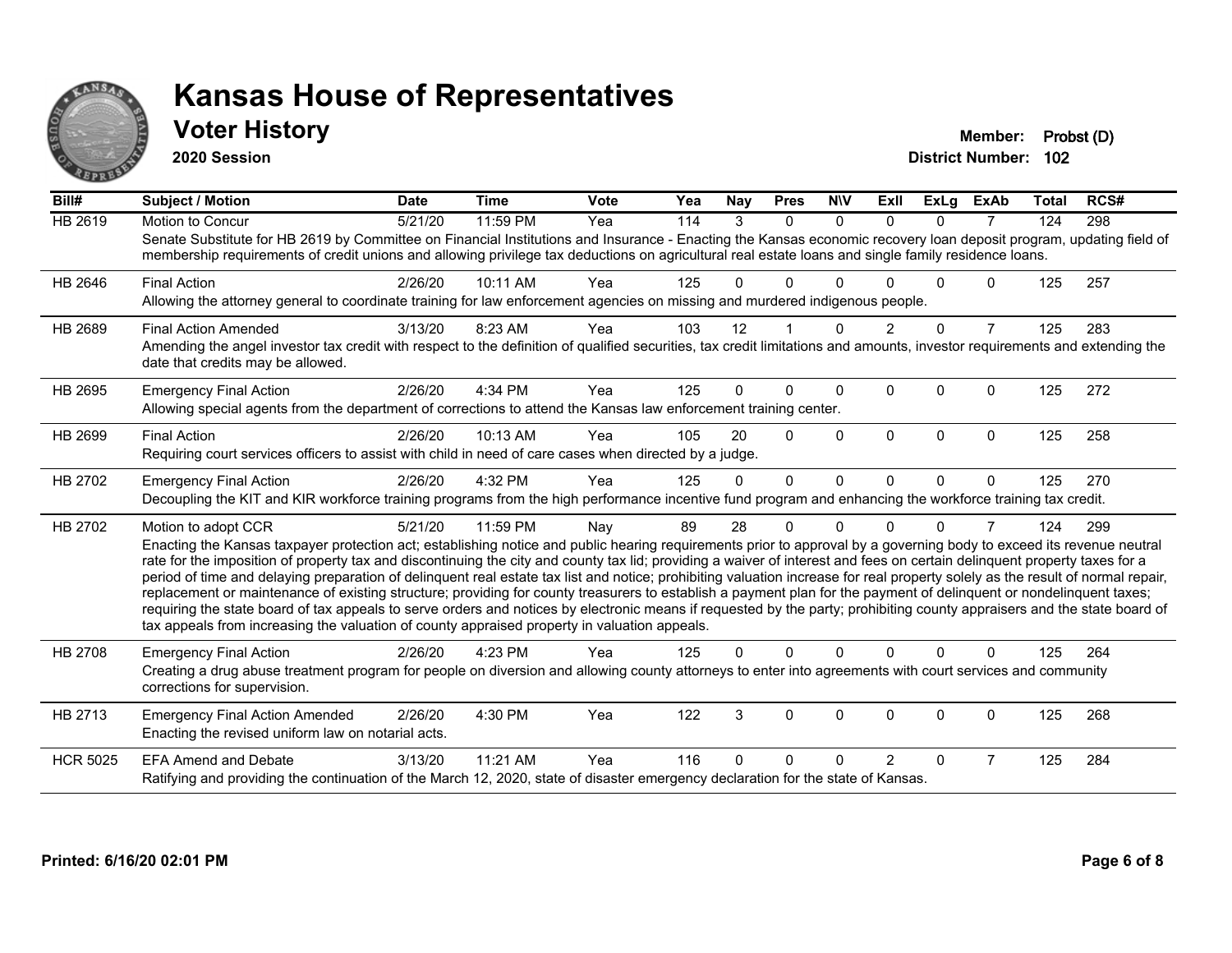

#### **Voter History Member: Probst (D)**

**2020 Session**

| Bill#           | <b>Subject / Motion</b>                                                                                                                                                                                                                                                                 | <b>Date</b> | <b>Time</b> | Vote | Yea | Nay      | <b>Pres</b> | <b>NIV</b> | ExII          | ExLg          | <b>ExAb</b> | <b>Total</b> | RCS# |
|-----------------|-----------------------------------------------------------------------------------------------------------------------------------------------------------------------------------------------------------------------------------------------------------------------------------------|-------------|-------------|------|-----|----------|-------------|------------|---------------|---------------|-------------|--------------|------|
| <b>HCR 5025</b> | Motion to adopt CCR<br>Ratifying and providing the continuation of the March 12, 2020, state of disaster emergency declaration for the state of Kansas, subject to limitations.                                                                                                         | 3/19/20     | 4:11 PM     | Yea  | 115 | $\Omega$ | 0           | $\Omega$   | <sup>n</sup>  | $\Omega$      | 10          | 125          | 293  |
| <b>SB 27</b>    | <b>EFA Amend and Debate</b><br>House Substitute for SB 27 by Committee on Commerce, Labor and Economic Development - Providing for a maximum of 26 weeks of unemployment insurance<br>benefits and compensation for the pre-payment waiting period.                                     | 3/17/20     | $1:02$ PM   | Yea  | 119 |          |             | 0          |               |               |             | 125          | 288  |
| SB 66           | Motion to adopt CCR<br>Appropriations for Fy 2020, 2021 and 2022 for various state agencies.                                                                                                                                                                                            | 3/19/20     | 3:52 PM     | Yea  | 99  | 16       | $\Omega$    | $\Omega$   | <sup>0</sup>  | $\Omega$      | 10          | 125          | 292  |
| SB 102          | <b>EFA Amend and Debate</b><br>House Substitutes for SB 102 by Committee on Judiciary - Allowing the chief justice of the Kansas supreme court to extend or suspend deadlines or time limitations to<br>secure the health and safety of court users, staff and judicial officers.       | 3/16/20     | 12:13 PM    | ExII | 113 | 5        | 0           | $\Omega$   | 3             | $\Omega$      | 4           | 125          | 285  |
| SB 142          | <b>EFA Sub Bill Amended</b><br>House Substitute for SB No. 142 by House Committee on K-12 Education Budget - Authorizing the state board of education to grant waivers for school districts from<br>the requirement to provide a minimum number of school hours during the school term. | 3/17/20     | 10:31 AM    | Yea  | 117 | 2        | U           | N          |               |               |             | 125          | 287  |
| SB 155          | <b>Final Action</b><br>Cemetery district territory deannexed from the territory of Valley Center.                                                                                                                                                                                       | 2/7/20      | $4:08$ PM   | Yea  | 119 |          | $\Omega$    | 3          | $\Omega$      | $\mathcal{P}$ | $\Omega$    | 125          | 210  |
| <b>SB 173</b>   | <b>EFA Amend and Debate</b><br>House Substitute for SB 173 by Committee on Appropriations - Providing for the Eisenhower legacy transportation plan.                                                                                                                                    | 3/16/20     | 7:20 PM     | Yea  | 103 | 16       |             | N          | $\mathcal{P}$ | $\Omega$      | 3           | 125          | 286  |
| <b>SB 173</b>   | Motion to adopt CCR<br>House Substitute for SB 173 by Committee on Appropriations - Providing for the Eisenhower legacy transportation plan.                                                                                                                                            | 3/19/20     | 12:04 PM    | Yea  | 112 | 3        | O           | $\Omega$   |               | $\Omega$      | 10          | 125          | 291  |
| <b>SCR 1613</b> | <b>Final Action</b><br>Amending the bill of rights of the constitution of the state of Kansas to reserve to the people the right to regulate abortion through their elected state representatives<br>and senators.                                                                      | 2/7/20      | 4:07 PM     | Nay  | 80  | 43       | ი           |            |               | 2             | 0           | 125          | 209  |